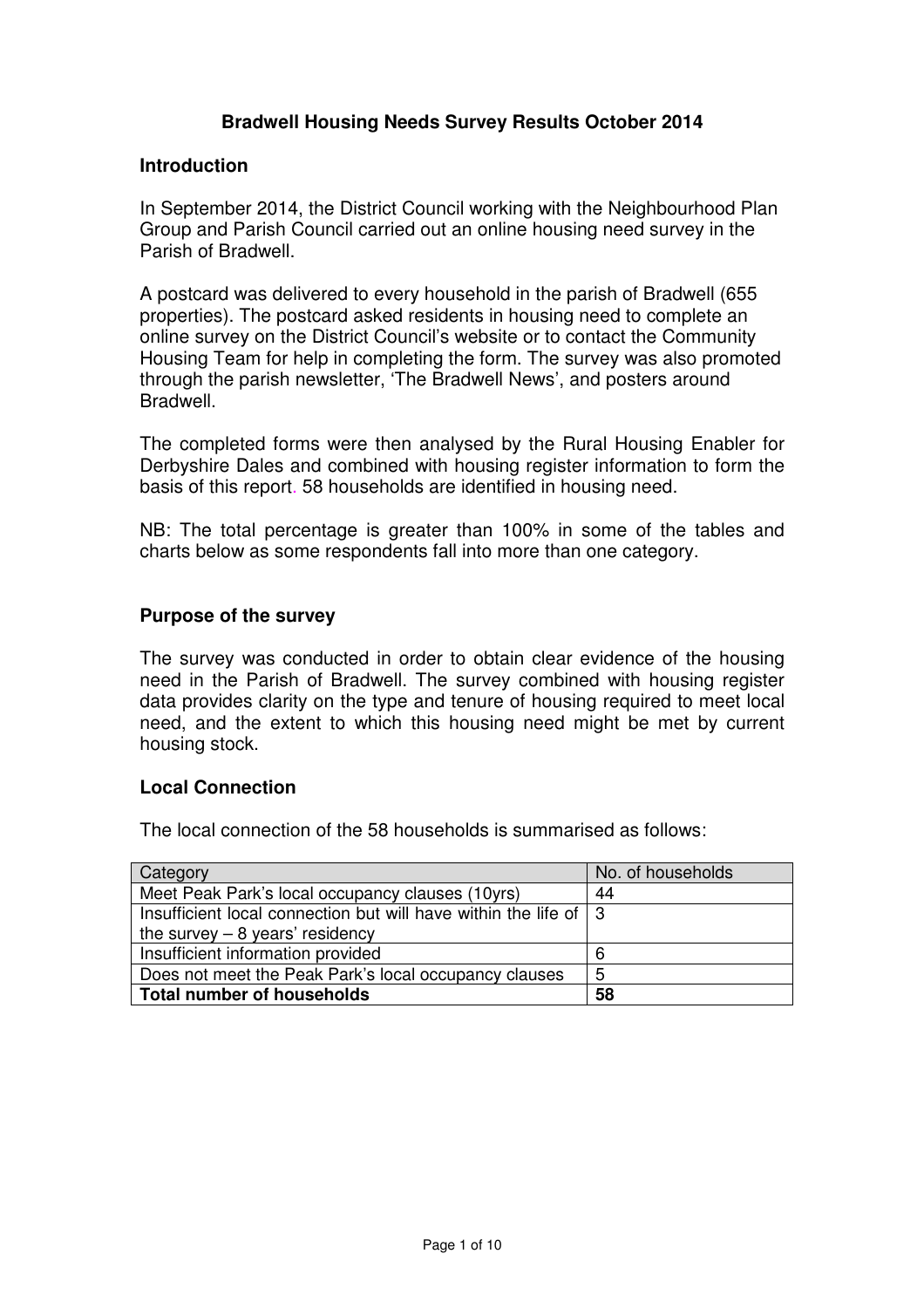

 The chart shows the local connection of households. 54 of the 58 households (93%) currently live in the parish. In relation to the categories 'work in parish' and 'have relatives in the parish', this information was not specifically asked for, so further respondents may also work and or have relatives in the parish.

# **Housing Need by Age Group**

 The chart shows the age ranges of the individuals in housing need. 111 individuals form the 58 households in need. The need is spread across the age groups.

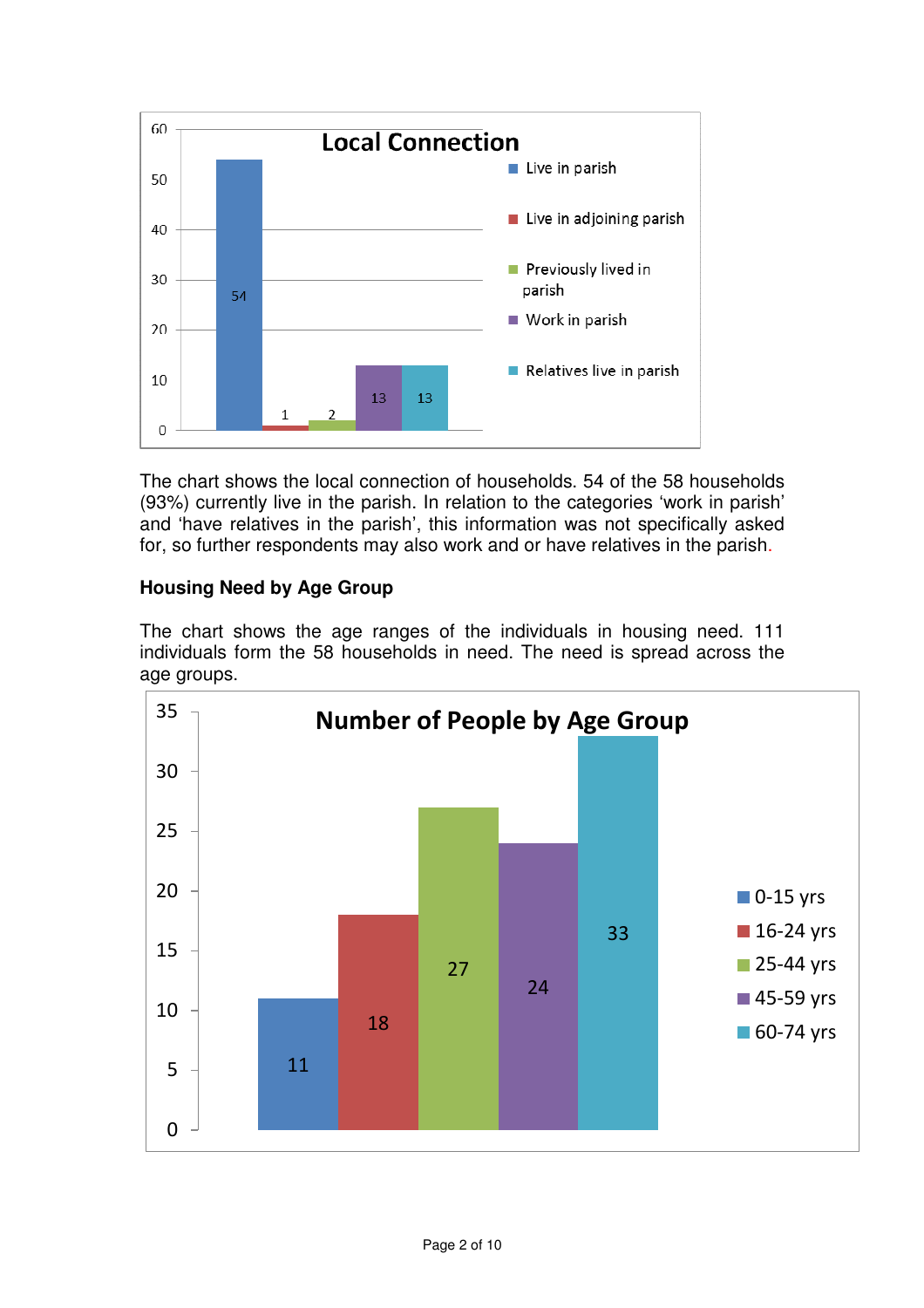### **Household types**

 The household types of the 58 households are shown in the chart below. 41 of the 58 households are single people or couples, plus 3 non-cohabiting couples, and 14 households are families. 50% of the single households are in the 60-74 yrs age group and 52% of the couples. 21 of the 58 (36%) households in housing need are singles or couples in the 60-74 age group.



### **Accommodation requirements**

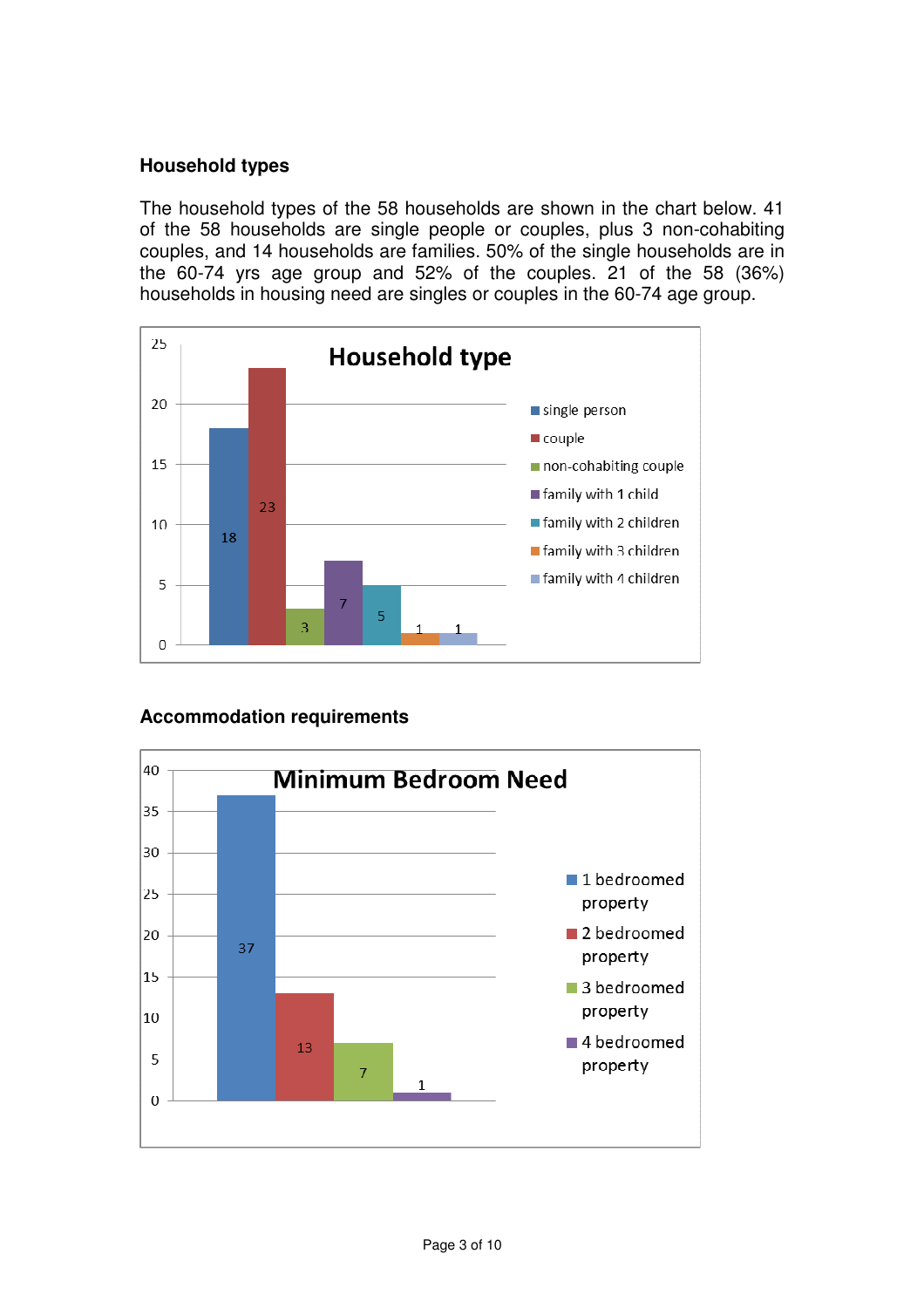This chart shows the minimum number of bedrooms that respondents need based on the District Council's Housing Allocation Policy. Its purpose is to give an indication of the minimum need at the current time, but should be treated with caution in determining a scheme mix as it does not allow a household to grow, and is based on the children's current ages (younger children are expected to share a bedroom under the Allocation Policy).

 The chart reflects the predominant need identified in this survey for smaller homes. Consideration needs to be given to the mix of homes required to meet any identified need as single people would not be eligible for a 2 or 3 bed house under the District Council's Home-Options Allocation Policy, and people only see the homes they are eligible for. A local lettings policy would enable couples to bid on 2 bed houses. A scheme mix which includes flats would also help to meet the need from single people and couples.



## **Current Accommodation**

 The predominant need is from people currently living in private rented accommodation (29 households), with equal need from people living with parents (8 households), people who own a home with or without a mortgage (8) and housing association tenants (8).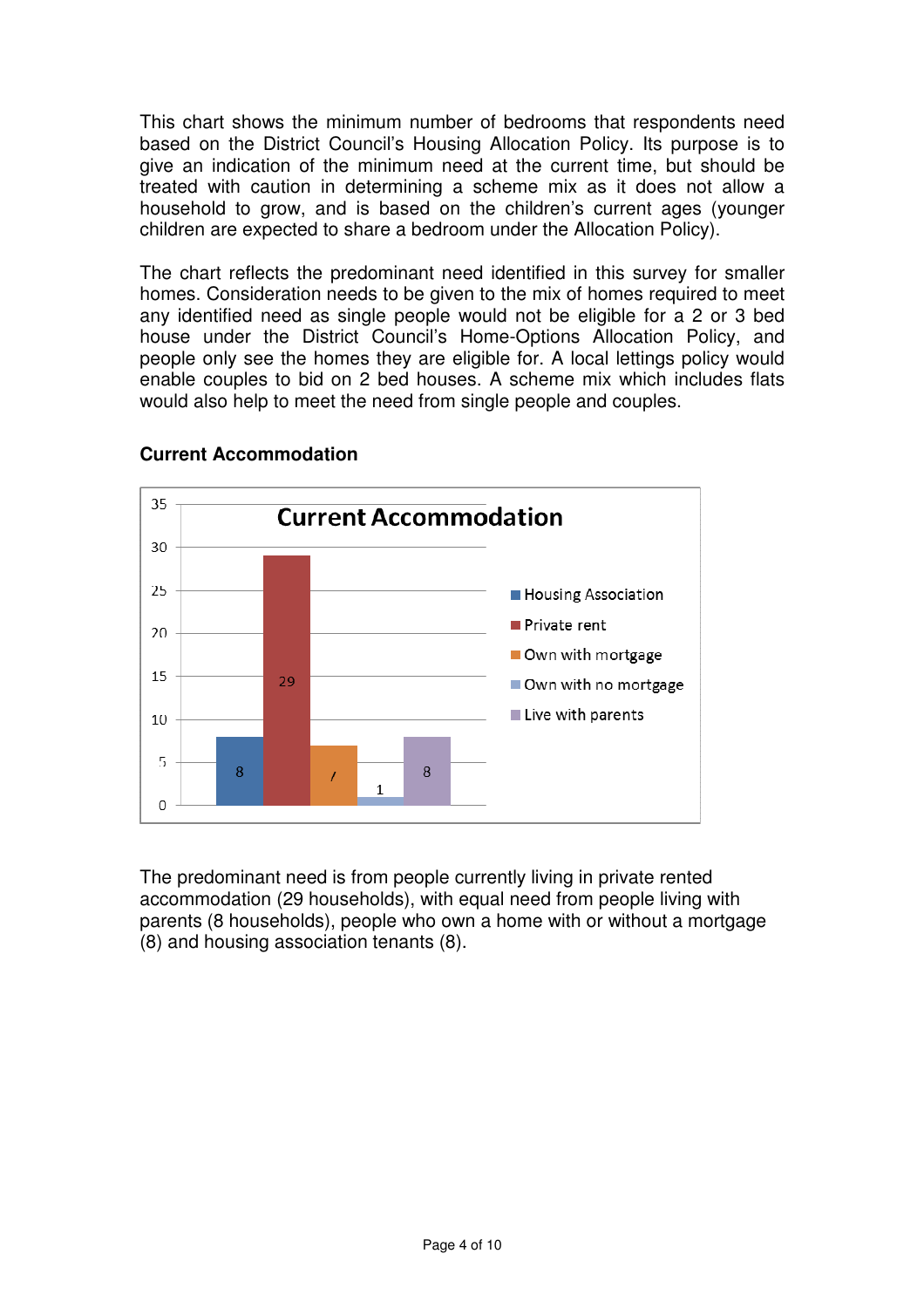

# **Why is your current accommodation unsuitable?**

 Respondents indicated a range of reasons why their current accommodation is unsuitable. With 'health and mobility problems' (11 households), 'need to live independently' (8) and 'property to be sold' (6) being the predominant reasons.

### **Existing stock and turnover**

 In considering the housing need information it is also important to consider the level of existing provision and turnover within that stock. Dales Housing, Northern Counties Housing Association and Nottingham Community Housing Association have affordable homes in Bradwell Parish.

 Dales Housing is the largest affordable housing provider with 66 affordable homes in Bradwell, of which 41 are designated older persons accommodation. Only 3 of the 23 houses have become available in the past 5 years. The majority of the turnover is in the designated older persons bungalows and flats (11 of the 15).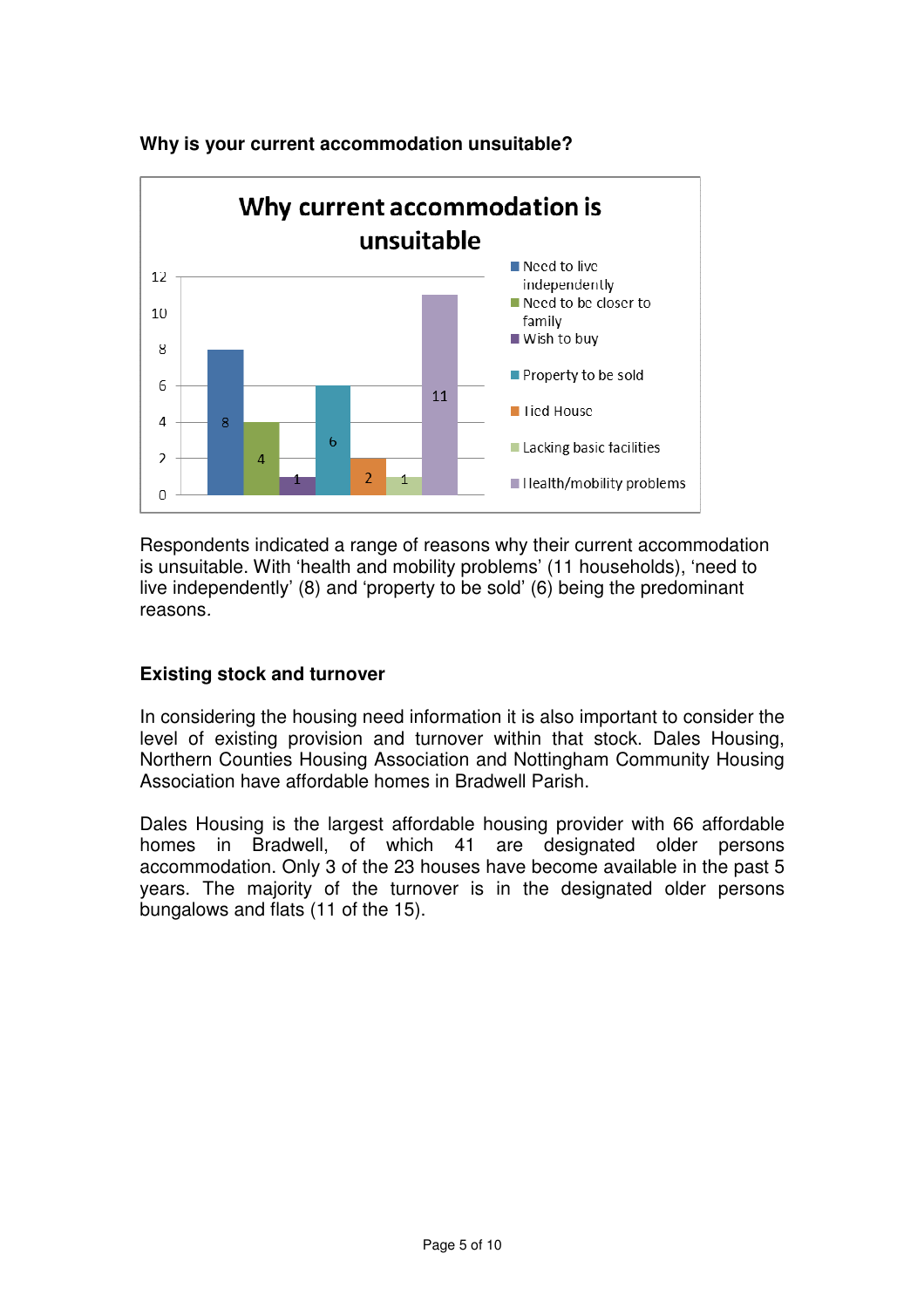### **Bradwell's Affordable Housing Stock**

| <b>Dwelling</b><br><b>Type</b> | <b>Current</b><br><b>Affordable</b><br><b>Housing</b><br><b>Stock</b> | <b>Comments</b>                         | <b>Turnover</b><br>in<br>5<br>the<br>past<br>years | <b>Housing</b><br><b>Association</b> |
|--------------------------------|-----------------------------------------------------------------------|-----------------------------------------|----------------------------------------------------|--------------------------------------|
| 2 bed flat                     | 2                                                                     |                                         |                                                    | Dales Housing                        |
| 2 bed house                    | 3                                                                     |                                         | 0                                                  | Dales Housing                        |
| 3 bed houses                   | 20                                                                    |                                         | 3                                                  | Dales Housing                        |
| 1 bed<br>bungalows             | 21                                                                    | Designated<br><b>Older Persons</b>      | 7                                                  | Dales Housing                        |
| 2 bed<br>bungalows             | 14                                                                    | Designated<br><b>Older Persons</b>      | 2                                                  | Dales Housing                        |
| 2 bed flats                    | 6                                                                     | Designated<br>2<br><b>Older Persons</b> |                                                    | Dales Housing                        |
| <b>Totals</b>                  | 66                                                                    |                                         | 15                                                 |                                      |

## **Northern Counties Housing Association stock and turnover**

 Counties stock and turnover is set out in the table below. Northern Counties Housing Association has 31 homes in Bradwell, with 16 flats and bungalows for older people and 15 x 2 and 3 bed houses. Northern

| <b>Dwelling</b><br><b>Type</b> | <b>Current</b><br><b>Affordable</b><br><b>Housing</b><br><b>Stock</b> | <b>Comments</b>                | in<br><b>Turnover</b><br>past 3.5<br>the<br>years | <b>Housing</b><br><b>Association</b> |
|--------------------------------|-----------------------------------------------------------------------|--------------------------------|---------------------------------------------------|--------------------------------------|
| 2 bed flats                    | 6                                                                     | Designated for<br>Older People |                                                   | <b>NC</b>                            |
| 2 bed<br>bungalows             | 10                                                                    | Designated for<br>Older People | 3                                                 | <b>NC</b>                            |
| 2 bed houses                   | 3                                                                     | <b>General Needs</b>           | 2                                                 | <b>NC</b>                            |
| 3 bed houses                   | 12.                                                                   | <b>General Needs</b>           | 2                                                 | <b>NC</b>                            |
|                                | 31                                                                    |                                | 8                                                 |                                      |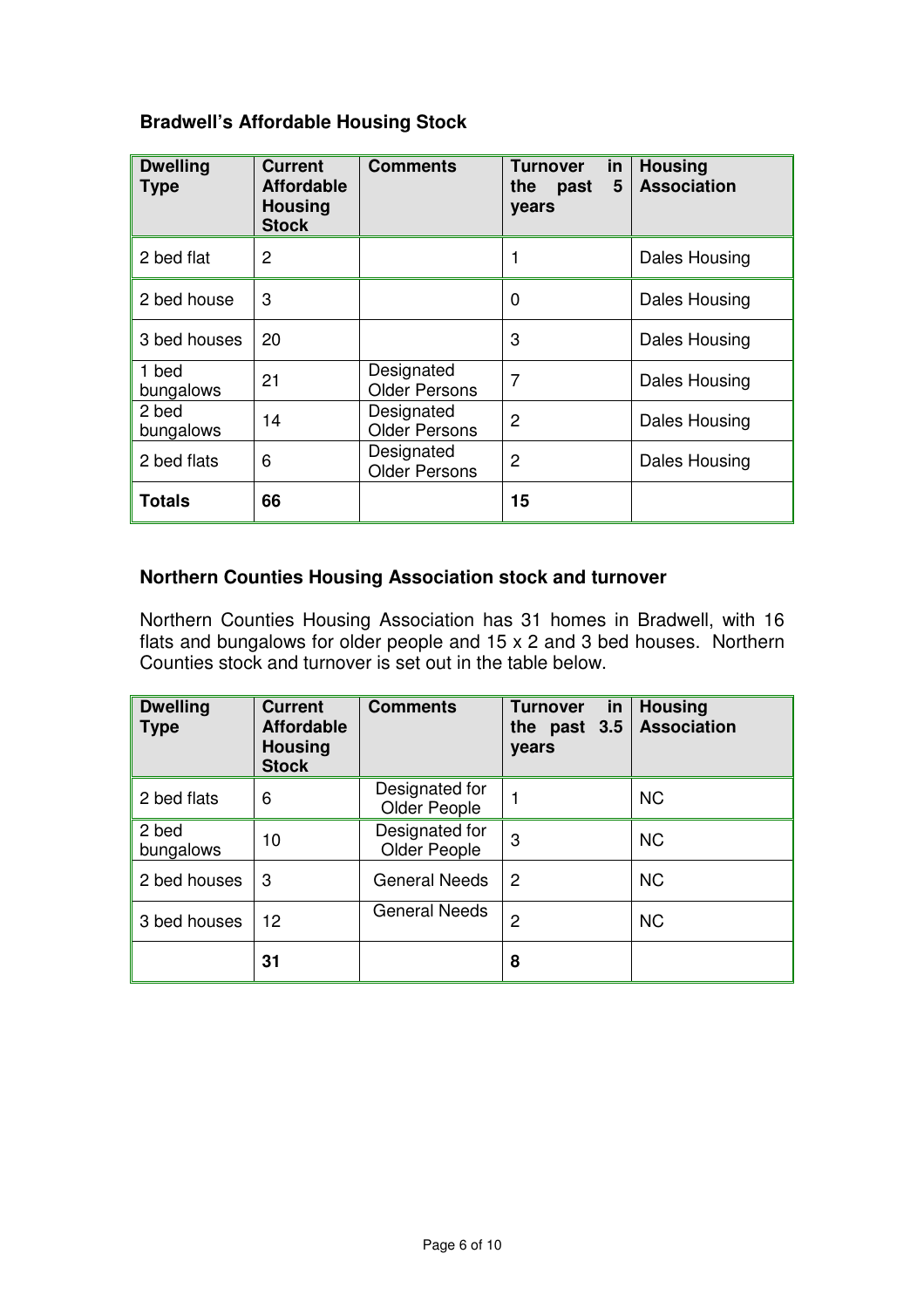### **Nottingham Community Housing Association's stock and turnover**

 Nottingham Community HA has 5 x 2 bed 3 person houses in Bradwell. NCHA's stock and turnover is set out in the table below.

| Dwelling<br>$\parallel$ Type | <b>Current</b><br><b>Affordable</b><br><b>Housing</b><br><b>Stock</b> | <b>Comments</b>      | Turnover<br>2009<br>since<br>$(5.5 \text{ years})$ | <b>Housing</b><br><b>Association</b> |  |  |
|------------------------------|-----------------------------------------------------------------------|----------------------|----------------------------------------------------|--------------------------------------|--|--|
| 2 bed houses                 | 5                                                                     | <b>General Needs</b> |                                                    | <b>NCHA</b>                          |  |  |

 The turnover for these 5 houses is relatively high when compared to the turnover of Dales' and Northern Counties' houses.

 In summary, the predominant need identified in this survey is for smaller homes. There are currently 11 x 2 bedroomed houses and 32 x 3 bedroomed houses in Bradwell, and their turnover is low, averaging about 3 each year. There are only 2 x 2 bed flats that are not designated for older people, and only 1 of these has become available in the past 5 years.

 In total, there are 102 units of affordable housing stock in Bradwell, but half (47 out of the 102) are designated older person's accommodation. In the past 5 years, about 30 properties have become available but 15 of these have been older person's accommodation.

 It's reasonable to assume that some of the housing need could be met by turnover of the current housing stock, particularly through the turnover of the older person's accommodation. However, there is also a low turnover of current stock and a mismatch between household type in need and available properties, particularly in relation to younger single people and couples, with only 2 x 2 flat general need flats and 11 x 2 bed houses in Bradwell.

 In addition, some of the need arising from this survey is from households who are privately renting, whose landlords have indicated that they are wanting to sell their properties either imminently or in the near future. One of these key property owners is Newburgh Engineering with 25 properties. If all their properties were sold, this would significantly impact on the numbers in housing need in Bradwell within a short space of time, with households then at risk of homelessness.

#### **Affordability**

#### **Private Ownership**

 Bradwell's house prices on the Right Move website ([rightmove.co.uk](https://rightmove.co.uk)) highlight the unaffordability of houses for local people in housing need when house prices are compared to respondents' income, savings and equity.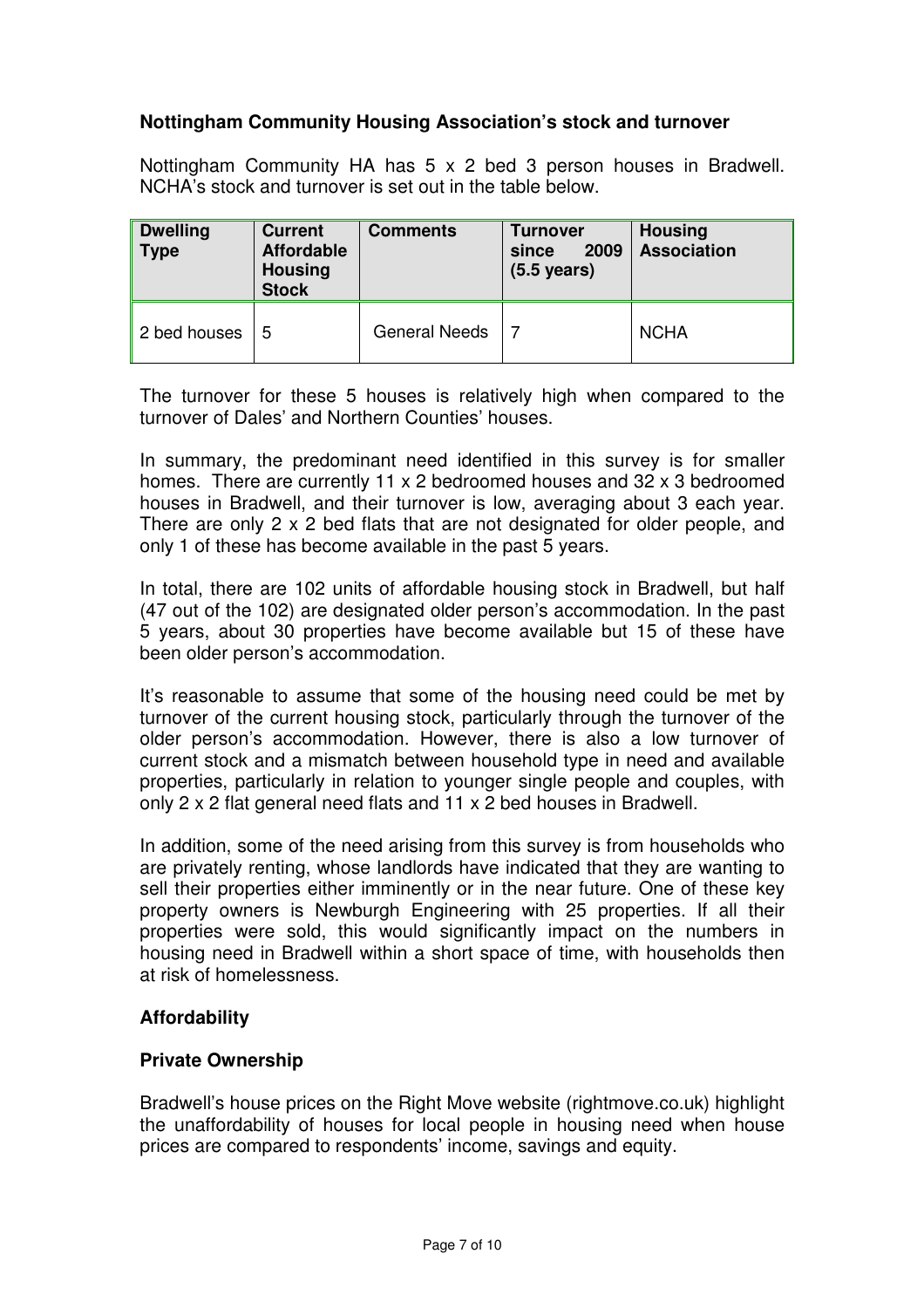| <b>Property Type</b>     | <b>Bedrooms</b> | List Price $(E)$ | <b>Comments</b>            |
|--------------------------|-----------------|------------------|----------------------------|
| cottage                  |                 | £85,000          |                            |
| Terraced house           |                 | £125,000         | Internal updating required |
| Terraced house           |                 | £140,000         |                            |
| Terraced cottage         | 2               | £149,950         |                            |
| End of terrace house     | 2               | £175,000         |                            |
| Mid terraced house       | 2               | £175,000         |                            |
| Semi-detached house      | 3               | £182,500         | <b>Bradwell Head Road</b>  |
| Semi-detached house      | 3               | £187,500         | Springfield Road           |
| Semi-detached house      | 3               | £195,000         | Springfield Road           |
| Semi-detached house      | 3               | £199,950         |                            |
| Semi-detached house      | 2               | £199,950         |                            |
| Semi-detached house      | 3               | £199,950         | Springfield Road           |
| Detached house           | 4               | £237,500         |                            |
| Semi-detached            | 3               | £250,000         |                            |
| Terraced house           | 2               | £250,000         |                            |
| Semi-detached            | 3               | £280,000         |                            |
| <b>Bungalow detached</b> | 5               | £375,000         |                            |
| Semi-detached house      | 4               | £389,950         |                            |
| Detached house           | 4               | £425,000         |                            |
| Detached house           | 4               | £520,000         |                            |
| Barn conversion          | 4               | £775,000         |                            |

|  |  |  | All property available for sale in Bradwell on 31/10/14 on right move |  |  |  |  |  |  |  |  |  |
|--|--|--|-----------------------------------------------------------------------|--|--|--|--|--|--|--|--|--|
|--|--|--|-----------------------------------------------------------------------|--|--|--|--|--|--|--|--|--|

[Source:www.rightmove.co.uk](https://Source:www.rightmove.co.uk)

### **Private Rented**

 Only two privately owned rental properties are available on the Right Move website in Bradwell at a monthly rental of £650 (£150pw) for a 3 bed house and a 1 bed cottage for £495pcm (£114pw). Local Housing Allowance (LHA) rates are a useful indicator of affordability. The rental costs of these two properties are significantly above the current LHA rates (maximum amount of housing benefit which could be paid) of £89.32 pw for a 1 bed property and £126.92 (£550pcm) for a 3 bed property. Furthermore, traditionally private rented accommodation provides short-term lets to assist a mobile workforce rather than a long-term solution to a community's housing shortages.

#### **Shared ownership versus affordable rent**

 The survey indicates that the predominant tenure need is for affordable rented accommodation.

 Tenure preference has not been recorded for all data sources for this report, but where the information has been provided, 10 households expressed an interest in both rent and shared ownership. Shared ownership allows people to buy up to 80% of their home in rural areas, enabling access to the housing ladder to households who would otherwise have to rent. Providing shared ownership is a higher risk as mortgage lenders require a substantial deposit which is particularly difficult for first time buyers, and from 2014 much tighter affordability checks are being applied than previously. At the time of writing, there are a very small number of lenders who wish to lend on shared ownership properties where the property can only be bought out to 80% and strict local occupancy conditions apply.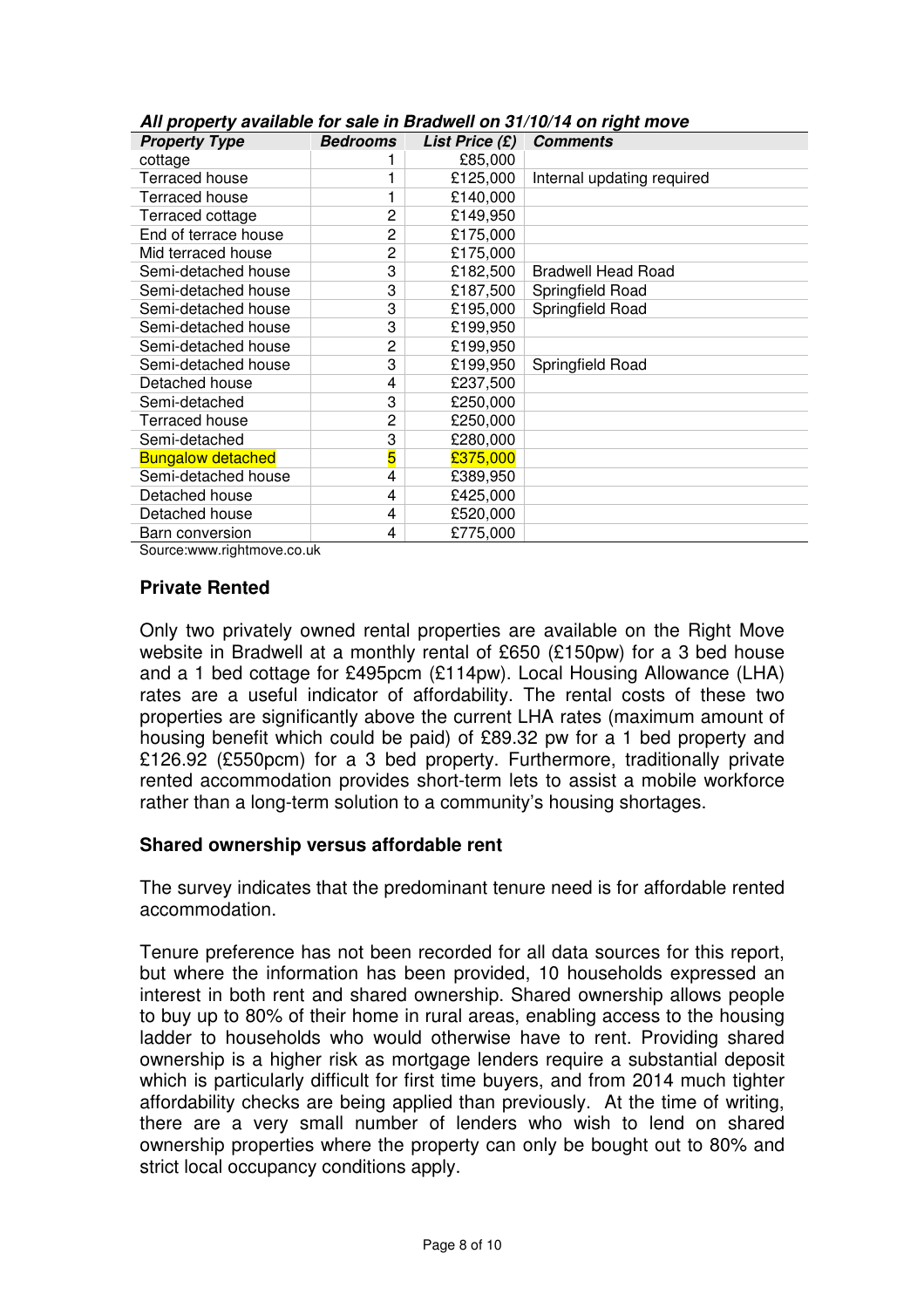If shared ownership was provided it would need to be affordable for households with an annual income of around £25,000. However, only 4 equity to assist with the larger deposits currently required by lenders (typically 10%) and only one household provided a figure. Shared ownership may therefore not be a viable option. households interested in shared ownership indicated that they had savings or

 The information provided by respondents, particularly their financial information, has been used to assess whether a person has a housing need which they would struggle to meet in the local housing market. To ensure confidentiality, respondents' financial information is not set out in this report and their personal circumstances are indicated in a generalised form. However, all the information provided has been carefully analysed and the outcomes are summarised in this report.

### **Conclusion and recommendations**

 47 households are in housing need who have a strong local connection to Bradwell Parish, which includes 3 households who have a connection of less than 10 years (8 years +) who have been included as they will have a 10 year local connection within the life of this survey. 11 households do not meet the local connection criteria or insufficient information was provided to establish local connection. The needs of those with a lesser local connection could be met by older affordable housing in the village with a lower local connection threshold.

 In terms of tenure, the survey shows the need is predominantly for affordable rent, with some demand for shared ownership although, based on the financial information provided, this may not be a viable option.

 Of the 47 households who have a strong local connection, it would be reasonable to assume that 10 of the older households would be able to meet their housing need through turnover of the designated older person's accommodation. The housing need is then 37 households. It is normal practice to look to provide about a third of the need identified as people's circumstances can change between a survey being undertaken and homes being built, so 12 homes are required.

 The survey has identified a predominant need from single people, couples and smaller households for smaller homes. As such I would recommend that provision focuses on 2 bed 4 person with a local lettings policy attached to ensure that couples are eligible for these homes, and that some flats are provided for younger single people.

 These conclusions are based on information provided by residents of the parishes of Bradwell as part of an online survey. The views of the Parish Council and the community on the outcomes of this report are very much welcomed welcomed.<br>Page 9 of 10